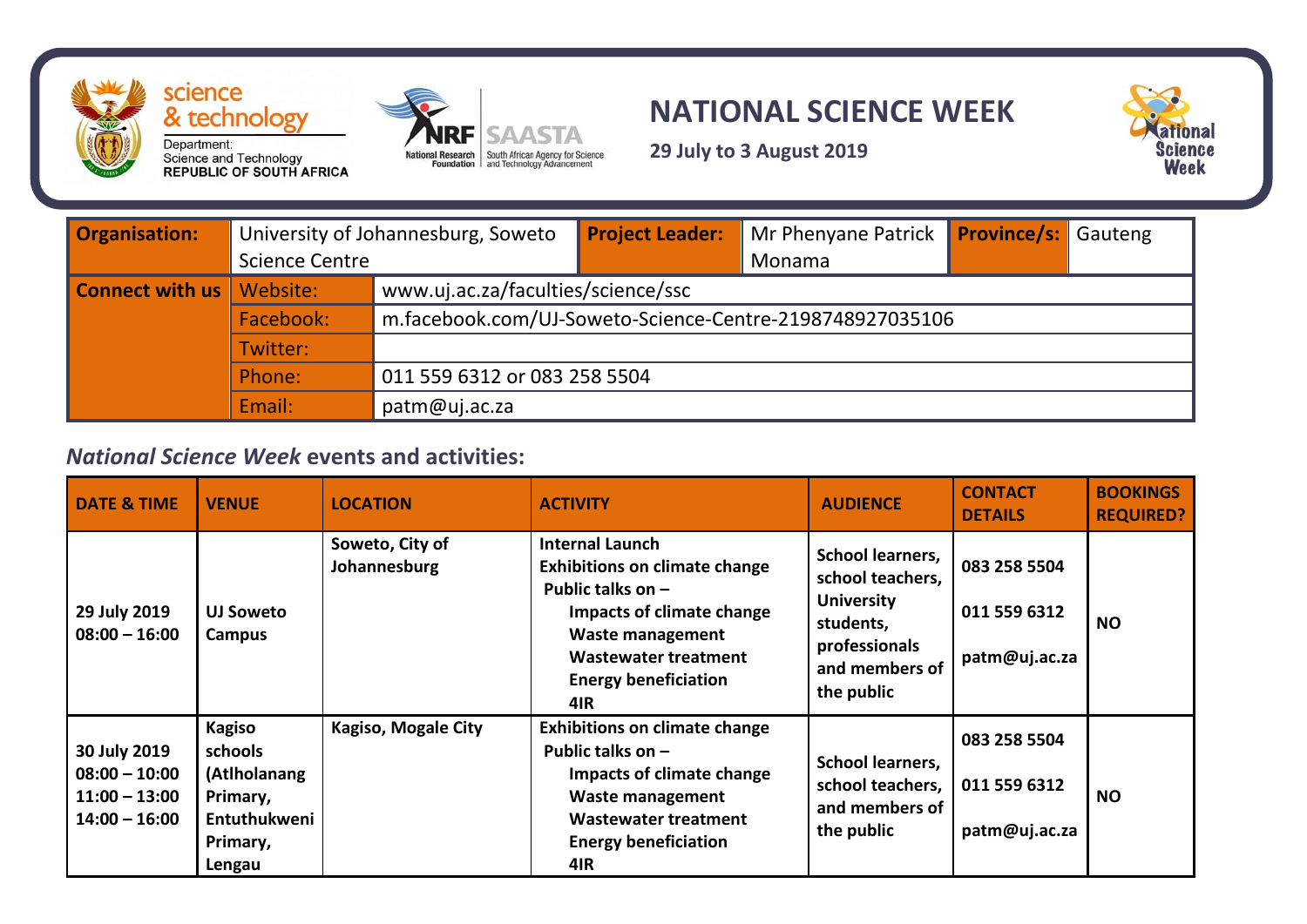|                                                                            | Primary,<br>Matlhasedi<br>Primary,<br><b>Boipelo</b><br>Secondary,<br><b>Madiba</b><br>Secondary,<br><b>Mandisa</b><br><b>Shiceka</b><br>Secondary,<br>Mosupatsela<br>Secondary)            |                                            |                                                                                                                                                                                                          |                                                                             |                                               |           |
|----------------------------------------------------------------------------|---------------------------------------------------------------------------------------------------------------------------------------------------------------------------------------------|--------------------------------------------|----------------------------------------------------------------------------------------------------------------------------------------------------------------------------------------------------------|-----------------------------------------------------------------------------|-----------------------------------------------|-----------|
| 31 July 2019<br>$08:00 - 10:00$<br>$11:00 - 13:00$<br>$14:00 - 16:00$      | <b>Munsiville</b><br>schools<br>(Diphalane<br>Primary,<br>Phatudi<br>Primary,<br><b>Thuto Lefa</b><br>Secondary)                                                                            | <b>Munsiville, Mogale City</b>             | <b>Exhibitions on climate change</b><br>Public talks on -<br>Impacts of climate change<br><b>Waste management</b><br><b>Wastewater treatment</b><br><b>Energy beneficiation</b><br>4IR                   | <b>School learners,</b><br>school teachers,<br>and members of<br>the public | 083 258 5504<br>011 559 6312<br>patm@uj.ac.za | <b>NO</b> |
| 01 August<br>2019<br>$08:00 - 10:00$<br>$11:00 - 13:00$<br>$14:00 - 16:00$ | <b>Mohlakeng</b><br>schools<br>(Malerato<br>Primary,<br>Matlapaneng<br>Primary,<br><b>Mohlakano</b><br>Primary,<br><b>Mohlakeng</b><br>Public, AB<br>Phokompe<br>Secondary,<br><b>Thuto</b> | <b>Mohlakeng, Rand West</b><br><b>City</b> | <b>Exhibitions on climate change</b><br>Public talks on -<br>Impacts of climate change<br><b>Waste management</b><br><b>Wastewater treatment</b><br><b>Energy beneficiation</b><br>4IRBoipelo Secondary, | <b>School learners,</b><br>school teachers,<br>and members of<br>the public | 083 258 5504<br>011 559 6312<br>patm@uj.ac.za | <b>NO</b> |